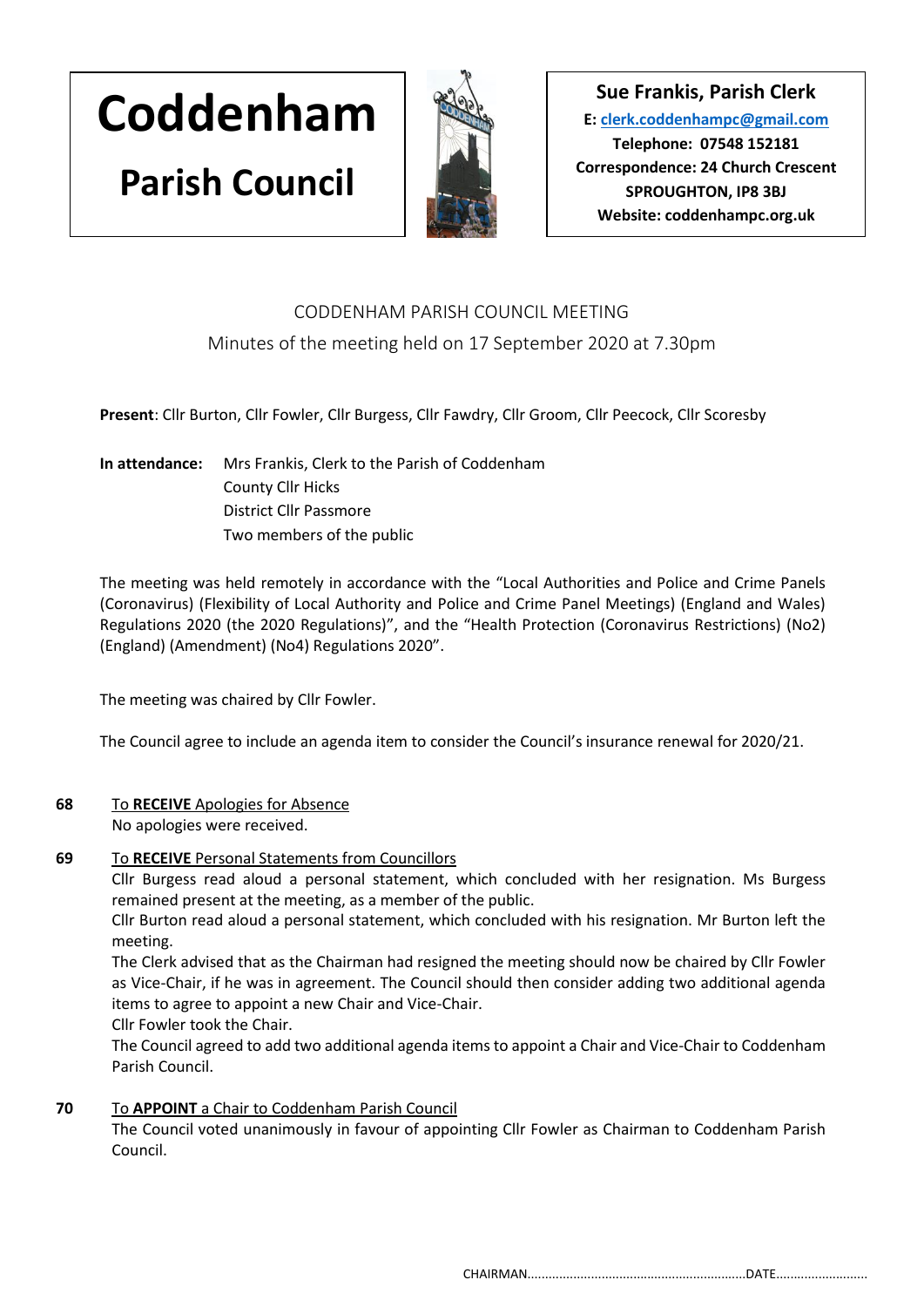#### **71** To **APPOINT** a Vice-Chair to Coddenham Parish Council

The Council voted four in favour of appointing Cllr Scoresby as Vice-Chairman to Coddenham Parish Council; there was one abstention.

#### **72** To **RECEIVE** any Declarations of Interest or Delegated Dispensation Decisions or to **APPROVE** Such Dispensation Requests as Needed None were received.

#### **73** To **RECEIVE** Comments from Residents of the Parish on Current Agenda Items

Mr Galbraith that as a Church Warden he would like to report back to the Parochial Church Council (PCC) with regards to the letter sent by the Parish Council Clerk to the secretary of the PCC. He advised that the recently renovated churchyard tomb had not required a Faculty but a List B application, which had been submitted as a joint application for works to be carried out on/in the Church at the same time. Mr D McDonnell expressed his regret of the demise of the Churchyard Maintenance Group (CMG). He advised he was happy to move on however non-Parish Council members of the Group wanted to know why the Council had acted as it did when it did and asked for a response to his letter of 2 September 2020, sent to the Parish Council.

#### **74** To **RECEIVE** Reports from the County and District Councillors

Reports for August and September 2020 had been received from County Councillor Hicks and circulated to the Council, prior to the meeting.

Cllr Hicks advised that he had made grant awards to the Parish Council for the refurbishment of the Information Box and the Coddenham Centre. Cllr Scoresby thanked Cllr Hicks for the grant awarded to the Parish Council.

Cllr Scoresby advised that the single decker bus has been withdrawn for school travel to Debenham High School meaning that all students travelling on the double decker are unable to distance themselves from each other. Cllr Hicks advised that Suffolk County Council is following Government guidance which means that students don't need to wear face masks on 'closed contract' transport however he recognised that the withdrawal of the single decker bus was making it difficult for students to socially distance; he agreed to take the matter up.

#### 20:00 County Cllr Hicks left the meeting.

Cllr Passmore recognised that Councillors had been shocked by the earlier resignations of Cllrs Burton and Burgess and, without taking sides, offered his assistance to the Parish Council should the Council need it.

As the Police & Crime Commissioner, Cllr Passmore advised that the recent Kesgrave shooting had not been related to County Lines; the number of County Lines has reduced to 23 and are mainly focussed in the west of the district. He advised there have been 9,500 incidents of domestic abuse crimes, an increase of approximately 25% on the three year average. He also advised that funding has been forthcoming meaning that 55 officers can be recruited for the next 2 years, putting Suffolk in a better position.

Cllr Peecock raised the issue of traffic speeds in Coddenham and the damage caused to residents vehicles, in particular one vehicle that has been hit by passing traffic within a matter of a few months; he asked Cllr Passmore to reiterate the Constabulary's stance on speeding traffic within areas of concern in Coddenham. Cllr Passmore advised that a 20mph speed limit is deemed to be self-regulatory however he agreed to raise the issue of enforcing the 20mph speed limit in Coddenham with the Chief Constable and to respond via the Clerk.

#### 20:12 Cllr Passmore left the meeting.

#### **75** To **RECEIVE** and **CONFIRM** the Minutes of the Parish Council meeting held on 16 July 2020 The minutes of the meeting, having been circulated to the Council prior to the meeting, were confirmed and will be signed as a true and accurate record of the meeting.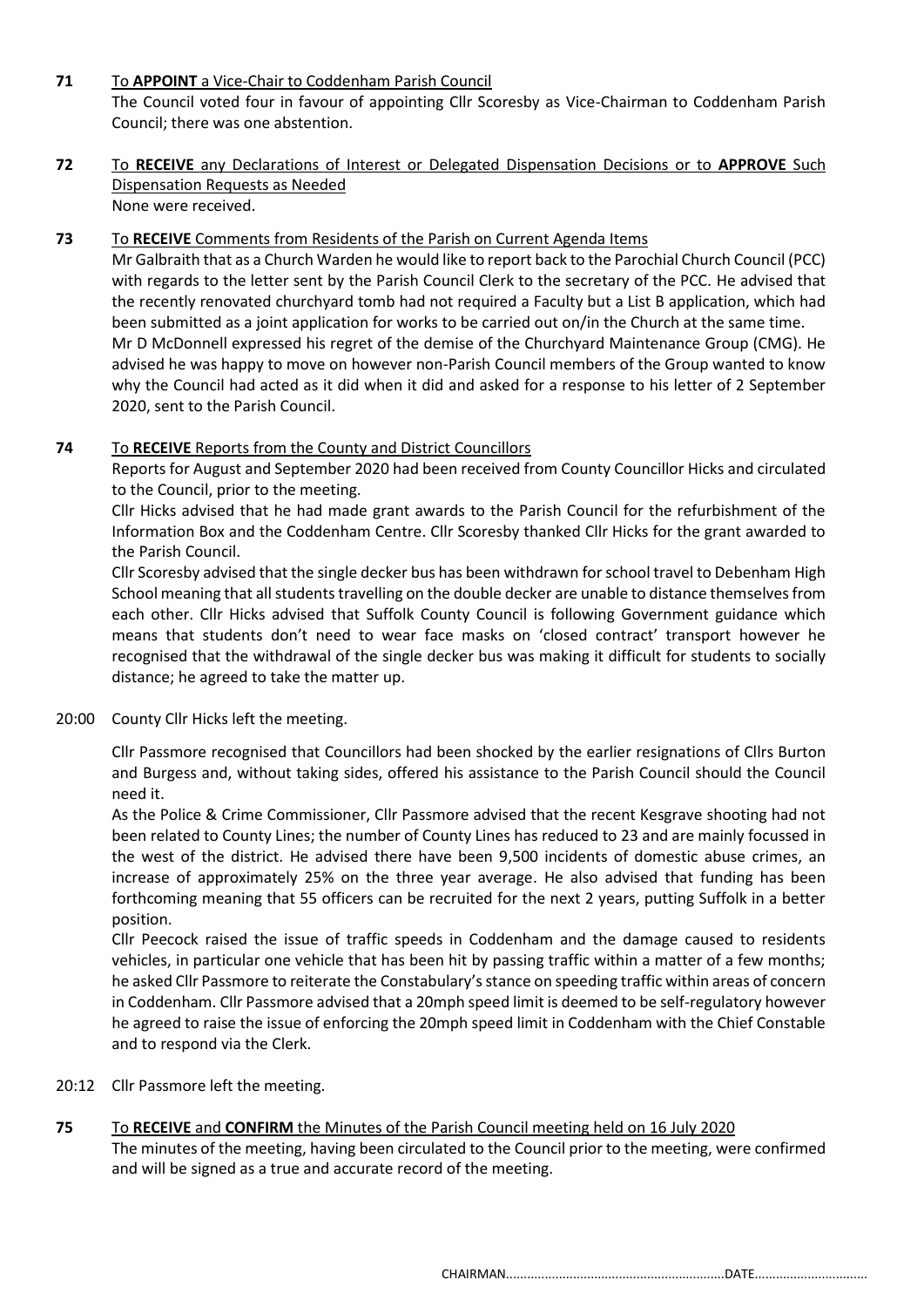**76** To **CONSIDER** any Matters Arising from the Minutes of the Parish Council Meeting held on 16 July 2020 With reference to minute number 20/21 32, Cllr Scoresby advised that the replacement website has been launched and the One Suffolk site taken down, with a re-direction to the Suffolk Cloud site.

With reference to minute number 20/21 57, Cllr Peecock had drafted a submission to the Planning Inspectorate, with regards to Sizewell C traffic issues which the Council unanimously agreed to submit. **ACTION: THE CLERK IS TO SUBMIT THE AGREED SUBMISSION TO THE PLANNING INSPECTORATE.**

**77** To **RECEIVE** and **CONFIRM** the Minutes of the Extraordinary Parish Council Meeting held on 13 August 2020 – both 'Public' and 'Confidential' Versions

The public and confidential versions of the minutes of the meeting, having been circulated to the Council prior to the meeting, were confirmed and will be signed as a true and accurate record of the meeting.

**78** To **CONSIDER** any Matters Arising from the Minutes of the Extraordinary Parish Council Meeting held on 13 August 2020

With reference to minute number 20/21 67, the Clerk is to draft a letter of response to Mr McDonnell's letter of 2 September 2020.

**ACTION: THE CLERK IS TO DRAFT A LETTER OF RESPONSE TO MR MCDONNELL'S LETTER OF 2 SEPTEMBER 2020, AND TO CIRCULATE IT TO COUNCILLORS FOR COMMENTS AND REVISIONS BEFORE SENDING IT.**

- **79** To **RECEIVE** an Update from the Coddenham Covid-19 Response Group Representative Due to the sudden resignation of Cllr Burgess, no update was available. There shall be an agenda item to consider the appointment of a Parish Council representative at the next Parish Council meeting.
- **80** To **RECEIVE** an Update from the CPC CIO Management Group Representative Cllr Peecock advised that the meeting due to be held last week had been re-scheduled for 18 September.
- 20:20 Mr McDonnell left the meeting.

#### **81** FINANCE:

(i) To **APPROVE** the Schedules of Payments for August and September 2020 The Council unanimously approved the Schedules of Payments for August and September 2020. The Council recognised the need to look at the management of the footpath grass cutting.

#### (ii) To **AGREE** the bank statements and to **RECEIVE** the Budget and Precept Reports as at 31 July and 31 August 2020

The bank statements had been scanned and circulated to the Council prior to the meeting; the Budget and Precept Reports as at 31 July and 31 August 2020 had been circulated to the Council prior to the meeting. The Council agreed that the bank balances of £10,379.33 and £8,017.11 and £9,606.56 and £8,017.11 as reported agreed to the bank statements.

#### (iii) To **RECEIVE** the Report from the Finance Working Group

The report of the Finance Working Group had been circulated to the Council prior to the meeting. The next meeting of the Group is to be held on 8 October 2020.

#### (iv) To **AGREE** to Vire Budget and Budget Headings 'Broom Hill', 'Mill Hill' and 'Three Cocked Hat' to the 'Footpath Assistant' Budget and Budget Heading

The Council unanimously agreed to vire the budget and budget headings 'Broom Hill', 'Mill Hill' and 'Three Cocked Hat' to the 'Footpath Assistant' budget and budget heading for ease of reporting.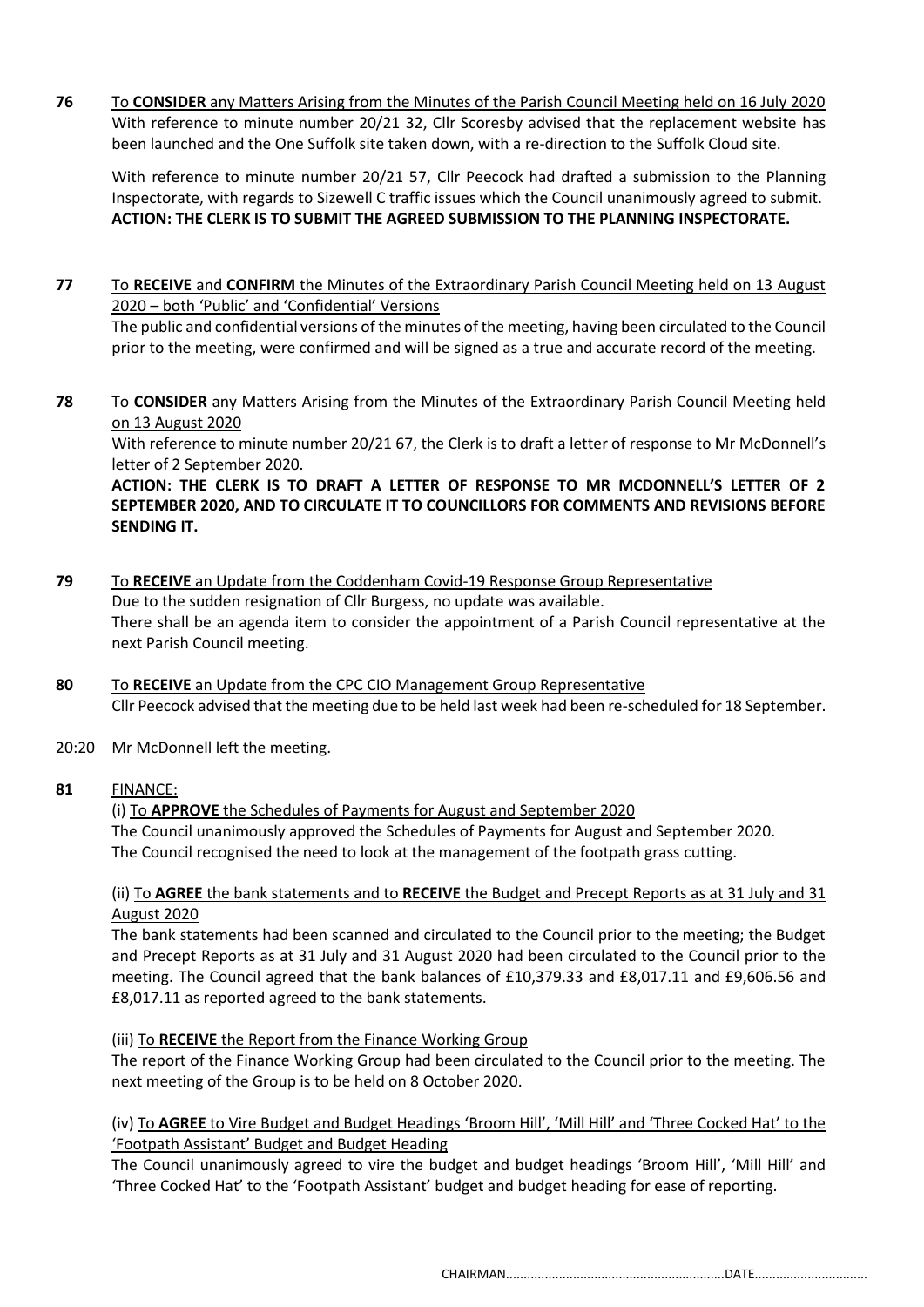#### (v) To **AGREE** the Parish Council 2020/21 Insurance Renewal

The Council unanimously agreed to accept the insurance renewal with a three year long term agreement of £367.08 per annum.

#### **82** To **RECEIVE** an Update on the MSDC Business Rates Demand and to **AGREE** Actions as Required

Cllr Peecock advised he had experienced significant difficulties engaging with the Valuation Office Agency but they have now agreed a claim for a re-evaluation of the rateable value of the Coddenham Centre, up to October 2019, can be registered.

He advised that he had historically sought a reason from the Parish Council as to why no business rates had been charged against the Community Centre but that his enquiries had always been dismissed. The Council acknowledged there is now a need to be transparent as the demand against the Parish Council could have a possible effect on the precept; the Council agreed to publicise details of the matter on the website.

#### **ACTION: THE COUNCIL IS TO PUBLICISE THE DETAILS OF THE MSDC RATES DEMAND AND THE POSSIBLE EFFECT ON FUTURE PRECEPT DEMANDS**

#### **83** To **RECEIVE** the Clerk's Report

A report had been circulated to the Council prior to the meeting. The Council agreed, that due to the cost implication, a copy of the 12<sup>th</sup> Edition of the Charles Arnold-Baker on Local Council Administration would not be purchased at this time.

#### **84** To **AGREE** the Clerk's 2020-21 National Salary Award

The Council unanimously agreed to accept the National Joint Council for Local Government Services new pay scales for 2020-21 to be implemented from 1 April 2020.

- 20:30 Mr Galbraith left the meeting.
- **85** To **RECEIVE** the Planning Schedule as at 31 August 2020 The Clerk had circulated the Planning Schedule as at 31 August 2020 to the Council, prior to the meeting.
- **86** To **RECEIVE** the Findings of the Review of the System of Internal Controls and to **AGREE** the Councillor to Undertake the Next Review Former Cllr Hardy had agreed to undertake the Review but the findings had not been forthcoming before his resignation.

Cllr Scoresby agreed to undertake the next review.

#### **87** To **CONSIDER** and **AGREE** the Publication of the Parish Council Newsletter

Cllr Scoresby advised that he and the Clerk had been exploring the possibility of working with the In Touch publication; they are waiting to hear back from the editor.

In the meantime, the Council recognised the importance of circulating an up to date report to the Parish. **ACTION: CLLR SCORESBY IS TO DRAFT A TEMPLATE TO BE PUBLISHED AS AN AUTUMN / XMAS EDITION.**

- **88** To **AGREE** Portable Appliance Testing of all Parish Council Electrical Assets This agenda item had been requested by a councillor who has since resigned.
- **89** Traffic Speeds in Coddenham Cllr Peecock asked the Clerk to remind Cllr Passmore of his earlier commitment.
- **90** 'Quiet Lanes Suffolk' Scheme As this item had been taken on by a councillor who has since resigned, Cllr Fowler agreed to research the scheme.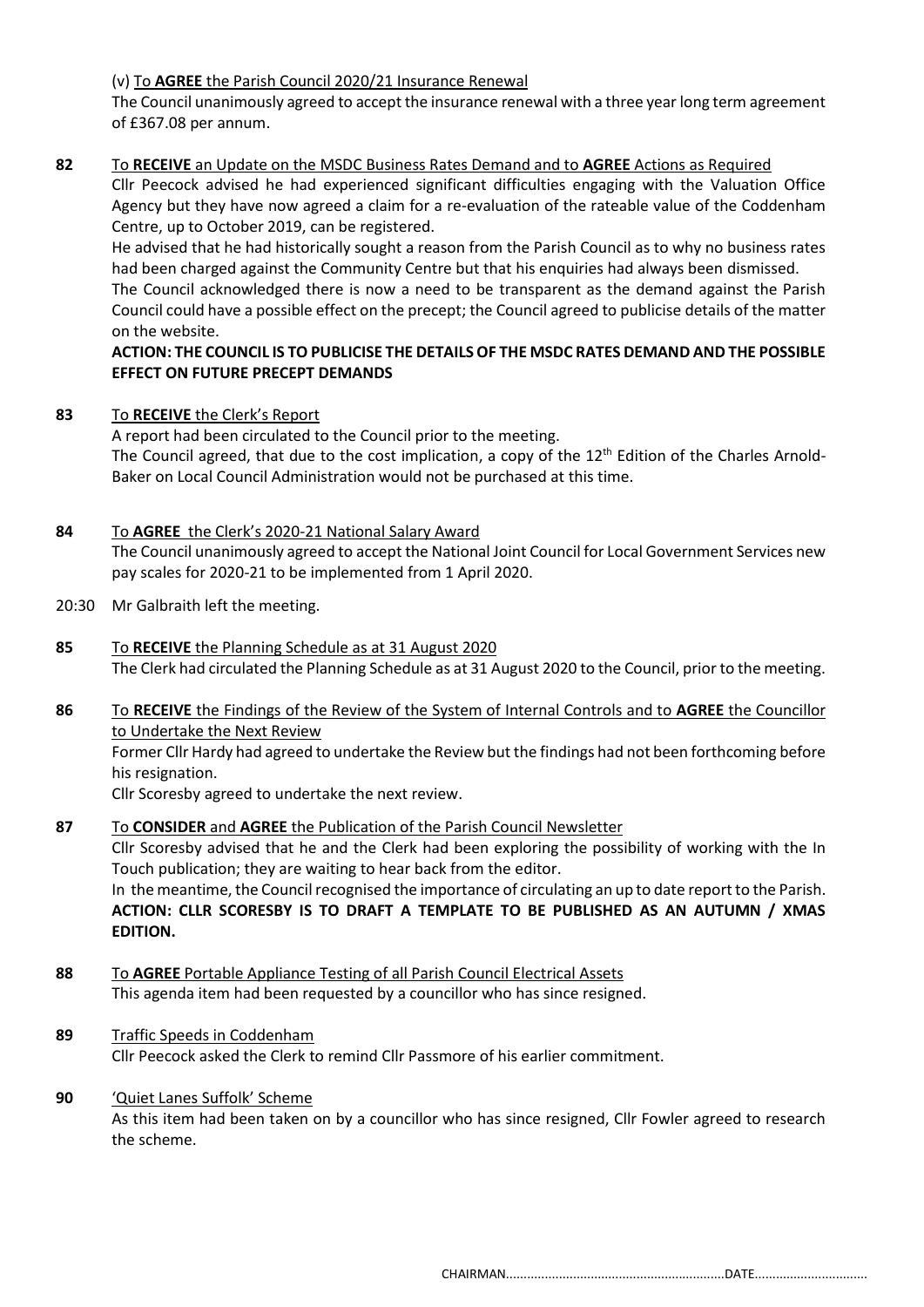#### **91** To **RECEIVE** the Churchyard Report

Cllr Peecock advised that the Churchyard has had the annual grass cut and that the herbage has been removed. Cllr Groom asked how much this had cost; the Clerk confirmed that Norse had undertaken the works at a cost of £120.51.

Cllr Peecock advised that the Parish Council has no intention of stopping anyone wishing to help maintain the Churchyard from doing so but the Council has a legal responsibility which appears to have historically been taken on by the Churchyard Maintenance Group. As the Parish Council has a precepted responsibility, it had felt it needed to take back full charge of the legal responsibilities. He advised he can find no record of what, if any, split of responsibility may have been agreed between the Parish Council and the Church Council.

**ACTION: CLLR PEECOCK IS TO DRAFT A REPORT ON HOW THE COUNCIL MAY PROCEED.**

**92** To **DECLARE** Parish Councillor Vacancies

The Council declared three Casual Vacancies due to the resignation of Cllr Hardy, Cllr Burgess and Cllr Burton.

**ACTION: THE CLERK IS TO NOTIFY MSDC OF THE CASUAL VACANCIES DECLARED BY THE PARISH COUNCIL.**

**93** To **AGREE** the Volunteer Role of Mr C Hardy Cllr Fowler agreed to speak to Mr Hardy regarding the matter.

#### **94** To **AGREE** the Re-Location of an Existing Dog Litter Bin

Cllr Fowler advised that he had been approached by a member of the public who had highlighted the placement of three dog litter bins at the recreation ground all within approx. 100 yds of each other. The Council agreed to relocate one of the bins but that further information as to which one was needed.

#### **95** To **CONFIRM** the Date of the next Parish Council Meeting

As Cllr Fawdry would be unable to attend a meeting on 19 November, the Council unanimously agreed to schedule the next meeting of the Parish Council for 17 November 2020.

**96** Matters Raised by Members, Including Matters for Consideration at the Next Parish Council Meeting Cllr Fowler asked for an agenda item to consider the Local Government Boundary Commission consultation on draft recommendations on division boundaries for Suffolk County Council.

Cllr Fawdry asked for an agenda item to consider additional bank signatories following the loss of two signatories with the resignation of Cllrs Burgess and Burton.

Cllr Peecock agreed to join the Finance Working Group.

Cllr Fawdry asked for an agenda item to consider the membership of Parish Council working groups.

Cllr Groom advised that an order had been placed for a new noticeboard and was awaiting delivery.

There being no other business, the meeting closed at 21:21.

Chairman: et al. 2010 and 2010 and 2010 and 2010 and 2010 and 2010 and 2010 and 2010 and 2010 and 2010 and 201